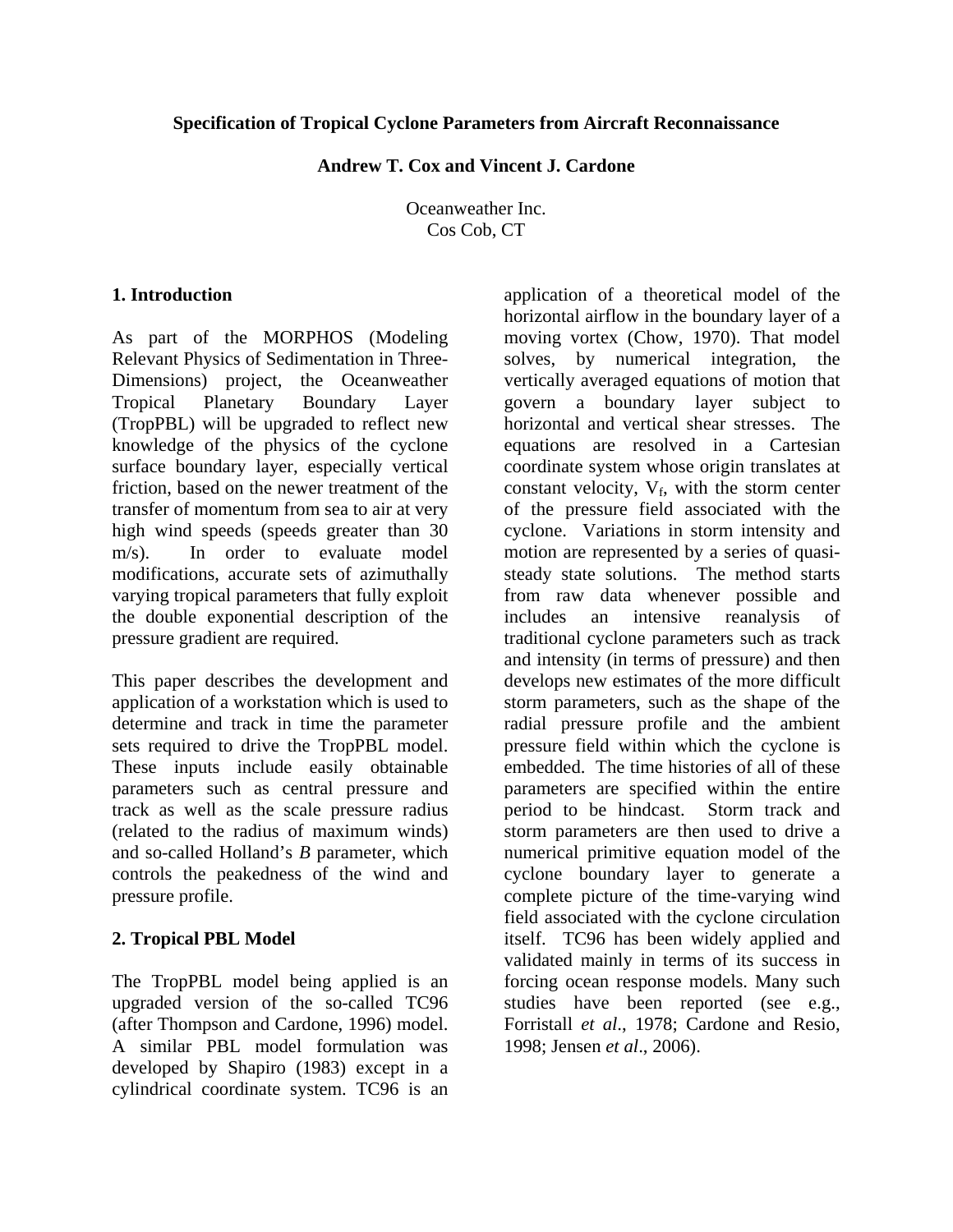The principle challenge in the application of the model to real storms is to describe the PBL pressure gradients in terms of the azimuthally dependent radial pressure profile, expressed in double exponential form:

$$
P(r) = Po + \sum_{i=2}^{n} dp_i e^{-\left(\frac{R_{pi}}{r}\right)^{m}}
$$

where *Po* is central pressure, and *dp* is the pressure differential between the eye pressure and the storm environment, *Rp* is a scaling radius related to (but not equal to) the radius of maximum wind and *B* is the profile peakedness parameter, usually called Holland's *B* after Holland (1980).

Previous variants of the TropPBL model (pre-1996) were restricted to Holland's *B*=1 and a single exponential pressure profile. The 1996 upgrade allowed a variable *B* as well as the specification of a double exponential pressure profile. The double exponential pressure profile was first applied in hurricane Gilbert (1988), but rarely used due to the difficulty in determining the combination of two *Rp*'s, two *B*'s and the *dp* associated with each pressure radii. Enhancements to the present TropPBL model include the specification of azimuthally varying inputs of *dp* and *B* which are used to represent the variation of environmental pressures in each quadrant and allow more refined *B* fits during landfall where an azimuthally average *B* may not describe the influences of land on the resulting wind field.

Given the changes in the model over time, it is not surprising that the existing archive of input parameters for historical storms varies with the model applied. Early storms were generally modeled with a *B*=1 and other model parameters modified to give the best fit with observations given the *B* constraint. Tropical systems with double radial wind maxima or "flat" radial wind profiles which cannot be described with a single exponential profile were typically run with *dp, Rp,* and *B* parameters selected to give the best results in the storm inner core and then manual kinematic techniques applied to enhance the outer gradients. Storms with nearly equal double wind radii (such as Allen 1980) were analyzed kinematically from reconnaissance data and avoided the tropical model altogether. Thus, a new dataset of tropical parameters determined from aircraft reconnaissance data which fully exploit the azimuthally varying double exponential profile of the TropPBL model was required to evaluate possible physics changes to the model.

### **3. Aircraft Reconnaissance Datasets**

# *3.1 Flight Level Data*

Aircraft reconnaissance in the Atlantic basin started in the 1940's with Air Force and Navy missions into storms and continues today with planes from both NOAA (National Oceanic and Atmospheric Administration) and the  $53<sup>rd</sup>$  Weather Reconnaissance Squadron of the U.S. Air Force. Early reconnaissance data is typically archived in microfilm form, and needs to be tediously scanned and typed for use in tropical analysis. Figure 1 shows a microfilm copy of data obtained during Donna 1960. Storms from the late 1970s onward are available in electronic form primarily from either National Hurricane Center/Tropical Prediction Center (NHC/TPC) or the Hurricane Research Division (HRD). Data availability and data formats vary in the archive, even within the same storm year. NOAA and Air Force data are generally in different formats and not consistently available from the same archive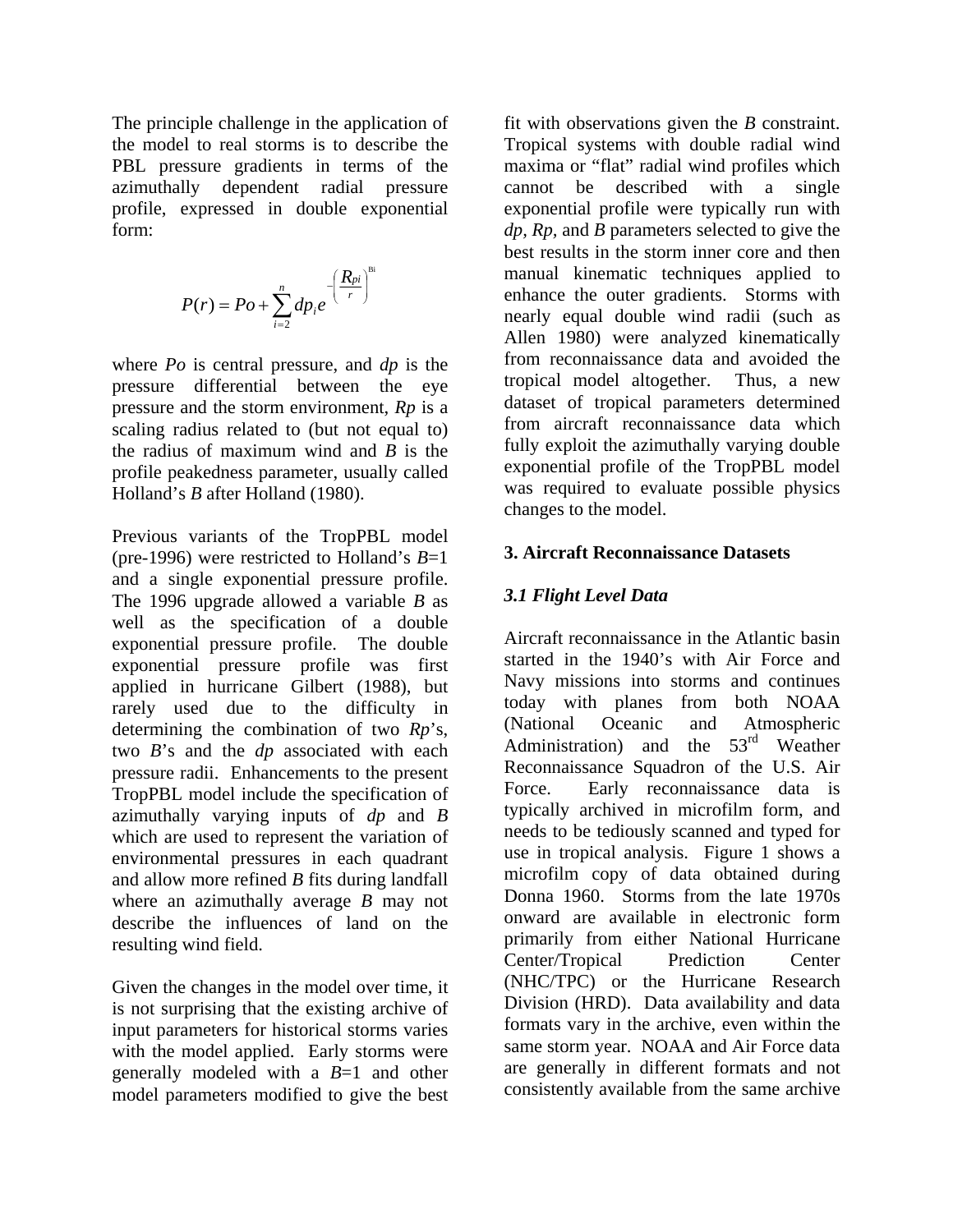source. Thus, the assembly and processing of reconnaissance data to a common format for tropical analysis is a tedious process requiring extensive manual work and quality control. All flight level data are processed to the common format shown in Table 1; not all data sets contain all the variables detailed. Additional data obtained in the vortex messages and data from dropsondes are also processed to common data format not detailed here.

**Table 1. Tropical reconnaissance common data format** 

| Variable         | Description                            |  |  |  |  |
|------------------|----------------------------------------|--|--|--|--|
| Date/Time        | Observation Time (GMT)                 |  |  |  |  |
| Lat              | Latitude (deg)                         |  |  |  |  |
| Long             | Longitude (deg)                        |  |  |  |  |
| <b>StdPres</b>   | Standard Pressure (mb)                 |  |  |  |  |
| Zp               | Height (m) of Standard Pressure        |  |  |  |  |
|                  | Surface                                |  |  |  |  |
| Ws               | Flight Level Wind Speed (m/s)          |  |  |  |  |
| Wd               | Flight Level Wind Direction (met)      |  |  |  |  |
| Temp             | Flight Level Temperature (C)           |  |  |  |  |
| <b>DewPt</b>     | Flight Level Dewpoint (C)              |  |  |  |  |
| H2O              | Liquid Water Content (g/kg)            |  |  |  |  |
| RadarAlt         | Height (m) indicated by radar          |  |  |  |  |
| PresAlt          | Height (m) indicated by pressure       |  |  |  |  |
| Source           | Data Source                            |  |  |  |  |
| <b>StormLat</b>  | Latitude (deg)                         |  |  |  |  |
| StormLong        | Longitude (deg)                        |  |  |  |  |
| Bearing          | deg from storm                         |  |  |  |  |
| <b>StmBear</b>   | Bearing<br>relative<br>to<br>storm     |  |  |  |  |
|                  | (45=Right Front Quadrant)              |  |  |  |  |
| Range            | km from storm                          |  |  |  |  |
| RadWind          | Flight Level Radial component of       |  |  |  |  |
|                  | wind $(m/s)$                           |  |  |  |  |
| TanWind          | Flight<br>Level<br>Tangential          |  |  |  |  |
|                  | component of wind (m/s)                |  |  |  |  |
| VertWind         | Flight Level Vertical component        |  |  |  |  |
|                  | of wind (m/s)                          |  |  |  |  |
| <b>SLP</b>       | Sea Level Pressure (mb)                |  |  |  |  |
| <b>SLPMeth</b>   | obtained<br>SLP<br>How<br>was          |  |  |  |  |
|                  | (measured/estimated)                   |  |  |  |  |
| <b>SFCWs</b>     | Surface Wind Speed (m/s) 30-Min        |  |  |  |  |
|                  | Average @ 10-meters                    |  |  |  |  |
| <b>SFCWsMeth</b> | <b>SFCWs</b><br>How<br>obtained<br>was |  |  |  |  |
|                  | (measured/estimated)                   |  |  |  |  |

*3.2 Surface Wind Estimates from SFMR* 

The Stepped Frequency Microwave Radiometer (SFMR), which estimates surface wind speeds, has been in use on NOAA/HRD aircraft since 1998. The SFMR provides a unique dataset due to its coverage of storms to a degree not available from either point wind estimates from GPS dropwindsondes or occasional direct tropical cyclone encounters with *insitu* measurement stations. Recently, the entire SFMR archive has been reprocessed using a new wind speed retrieval algorithm (Uhlhorn *et al.,* 2007) and made available by HRD. Most storms within the archive have multiple missions worth of data. A summary of SFMR measurements during Rita (2005) is shown in Figure 2.

Wind speeds retrieved from the SFMR have been extensively validated using GPS dropwindsonde data and are felt to represent the peak 1-minute wind at a 10-meter reference height. In order to compare SFMR estimates with output from the TropPBL model a conversion to a 30-minute average wind is required. The EDSU hurricane gust factor algorithm, as discussed in Vickery and Skerlj (2005), is applied to the median of observations every 30 seconds +/- 15 seconds from the source data. The median filter is applied to reduce sampling variability and remove spikes in the dataset. The median filter was not able to remove large spikes apparently caused when the SFMR beam was contaminated by land. A land removal algorithm was developed where observations within 30 seconds of exiting or entering land were removed from the archive.

To evaluate the 30-minute average SFMR wind estimates, a comparison of *insitu* buoy wind speeds from the NDBC (National Data Buoy Center) buoy archive was made. Buoy 10-minute averages available every 10 minutes were averaged +/- 10 minutes to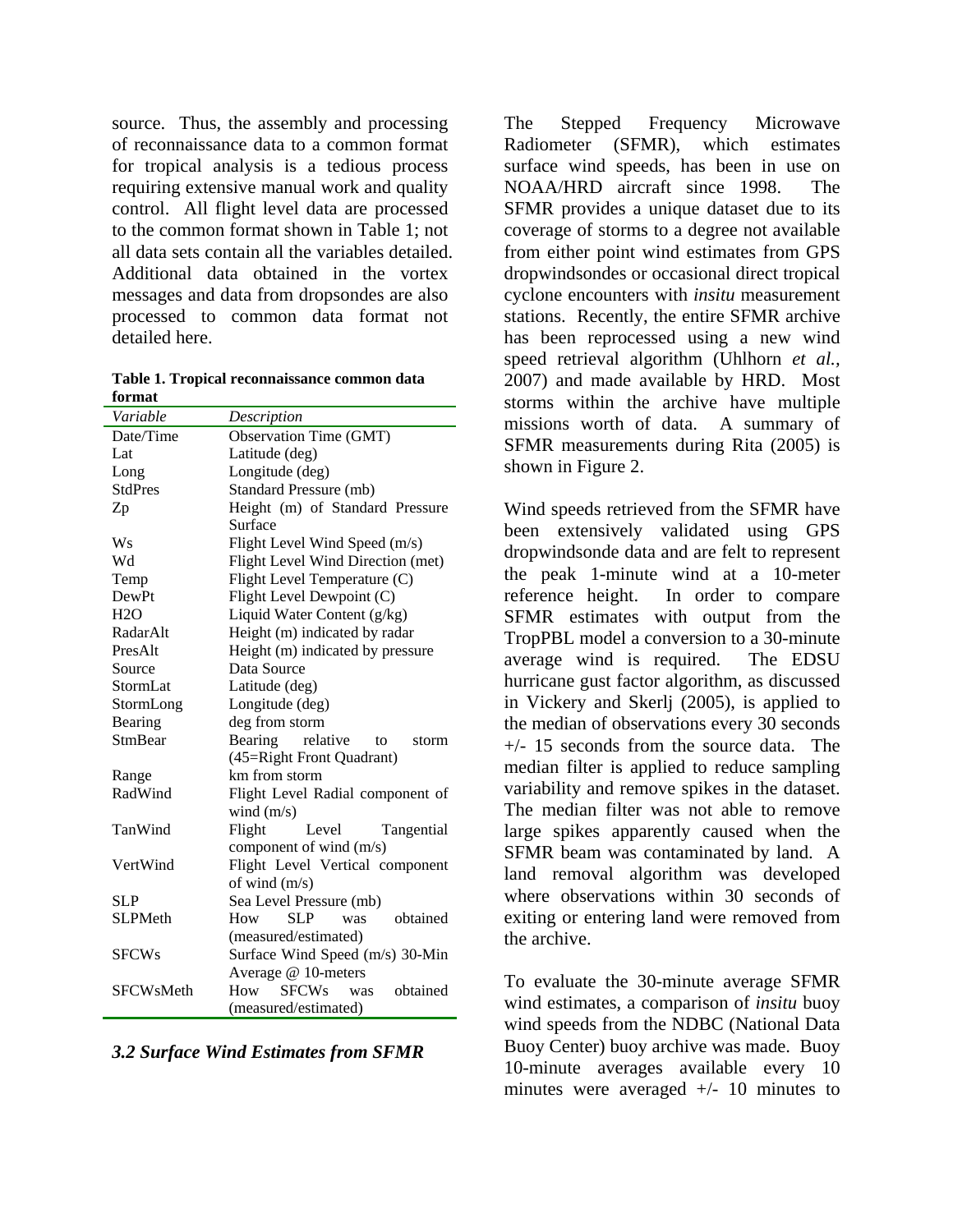provide 30-minute wind estimates. All wind speeds were adjusted for height and stability to 10-meter reference level. Buoy observations from 1998-2006 within 10 km and 15 minutes of an SFMR observation greater than 10 km from the storm center (to prevent matches from differing quadrants) are shown in Figure 3. This figure indicates that the wind speeds measured by the SMFR converted to a 30-minute average are consistent with those obtained from buoy estimates up to 40 m/s.

## **4. Analysis Methodology**

### *4.1 Basic TropPBL Parameters*

The HURDAT archive provides the most basic storm parameters of track, maximum wind speed and central pressure (when available from aircraft/satellite estimates) at a 6-hourly time step for the Atlantic basin. While early periods of the HURDAT archive are known to have errors, the 1998- 2006 portion of the database is of high quality. Tracks for individual systems are evaluated using historical radar, aircraft and satellite position fixes and modified as required. Most modifications are for sub-6 hour track wobbles and landfall positions that fall between 6-hour HURDAT data points. Figure 4 shows the hourly track modifications for hurricane Andrew (1992) with position estimates from aircraft vortex fixes. Forward speed and direction are computed from the modified track as input to the TropPBL model. Central pressure from HURDAT is also evaluated against fix data; again most modifications are made for sub-6 hourly changes and landfall conditions.

Environmental pressures, known in the model as *Pfar*, have typically been estimated by hand using synoptic weather maps.

Knaff and Zehr (2007) presented an alternate method of obtaining environmental pressure from atmospheric model output by representing *Pfar* as the average pressure in the 800-1000 km annulus surrounding the storm center. A comparison of manually estimated *Pfar's* and the annulus method derived from the NCEP/NCAR Reanalysis surface pressures show excellent agreement. Thus, the annulus method was applied for all storms. This method allowed the determination of multiple *PFar's* aligned along the axis of maximum pressure gradient to exploit new model capability which allows *dp* to vary by quadrant.

The remaining storm parameters of *Rp1/Rp2* (scale radii of the pressure profile), *B1/B2* (Holland's *B* associated with each radius) and *Dp1/Dp2* (pressure drop associated with each radius) are determined from fits to aircraft reconnaissance and *insitu* data.

#### *4.2 Fitted TropPBL Parameters*

Willoughby and Rahn (2004) introduced a fitting scheme used to determine the radius of maximum winds (RMW) and Holland's *B* parameters from simultaneous fits of aircraft flight level tangential winds and heights measured from aircraft. The analysis technique applied a single exponential profile fit which minimized the following cost function:

$$
S^{2} = \sum_{k=1}^{K} \{ [v_{o}(r_{k}) - v_{g}(r_{k}, B)]^{2} + g[z_{o}(r_{k}) - z(r_{k}, B)]^{2} L_{z}^{-1} \}
$$

This cost function attempts to minimize the difference between the computed gradient wind  $(v_{\varrho})$  and observed flight level wind  $(v_{\varrho})$ and scaled difference in the computed heights  $z(r_k, B)$  and flight level heights  $(z_o)$  in order to determine *B* given a RMW estimated from the flight data with the best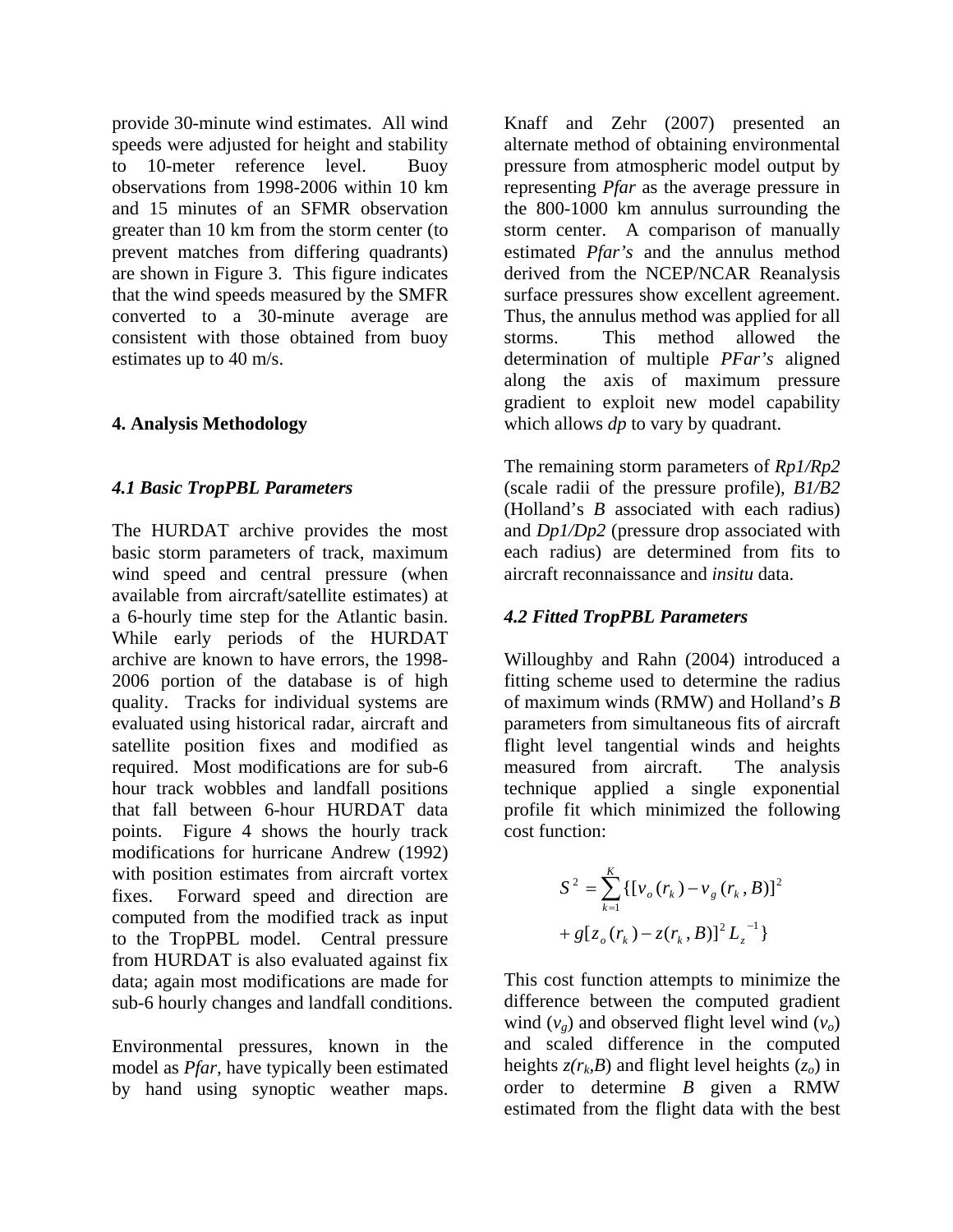fit. Figure 5 shows a series of fits from Willoughby and Rahn (2004) for Anita 1977, Mitch 1998, Hugo 1989, Edouard 1996 and Erika 1997 which show excellent agreement with the fitted maximum wind and varying success with the wind profile further from the storm center. However, when this methodology was attempted with storms that display concentric-eyewalls such as Allen 1980 (Figure 6) the fits to the second wind maxima were poor. In the second paper of the series (Willoughby *et al.*, 2006) a new sectionally continuous wind profile to overcome the limitations of the single exponential wind profile was introduced.

In this study, the double exponential pressure profile as implemented in the OWI TropPBL is used to fit the aircraft data much in the same way proposed by Willoughby and Rahn (2004) with some important differences. The gradient wind computed from the surface pressure parameters, rather than the cyclostrophic wind as applied in Willoughby and Rahn (2004) from aircraft heights is used for the wind speed comparisons. The gradient and cyclostropic winds are nearly equivalent at the wind maxima (where Willoughby was comparing) but differ as a function of distance from the storm. Willoughby's cost function has been expanded to allow the use of surface pressure measurements either derived from the aircraft heights (hydrostatically reduced to the surface) or from *insitu* measurements such as buoys, CMAN stations, land stations and ship reports. Rather than rely on a purely objective determination of *Rp1* and *Rp2*, an analyst workstation is used to iterate the values for a best fit based on both the snapshot of data being fit and well as maintaining time-continuity of the pressure radii. Figure 7 illustrates the ability of the double exponential pressure profile to fit the aircraft data during Allen (1980).

#### **5. Initial Comparison in Lili 2002**

Hurricane Lili (2002) provides an interesting test case since the storm was sampled by the SFMR instrument and passed close to two NDBC buoys on October 2<sup>nd</sup> and 3<sup>rd</sup> 2002 when the storm was its most intense (central pressure of 938 mb). Figure 8 shows the track of Lili and the positions of NDBC buoy 42001 (12-meter discus buoy) and buoy 42041 (3-meter discus buoy). Fits to the 700 mb flight level tangential winds and flight level heights along with surface pressure and resulting 10-meter wind field are shown in Figure 9. Fit parameters for each are detailed in Table 2. The primary radius *Rp1* is in the 10-13 Nmi range during this period with pressure deficient increasing from 46 mb at the start of the  $2<sup>nd</sup>$  to the maximum intensity at 21 GMT of 75 mb. The secondary radius *Rp2* shows a tightening from 70 Nmi to 45 Nmi during the intensification of Lili, then broadens back out to 75 Nmi by the  $3<sup>rd</sup>$ . The percentage of the total pressure drop associated with *Rp1* remains at 73% with the remaining 27% associated with *Rp2*.

When the resulting TropPBL model output is compared to the SFMR data taken around 6:00 GMT (Figure 10) an approximate  $+5$ knot bias in the resulting model winds is evident but with excellent agreement in the radius of maximum winds and overall distribution of the wind profile.

Comparisons at the NDBC buoys (Figure 11) also show some overestimation at the peak, but overall excellent agreement with the observations. The growth and decay cycle of the modeled winds are in near perfect agreement with the measurements.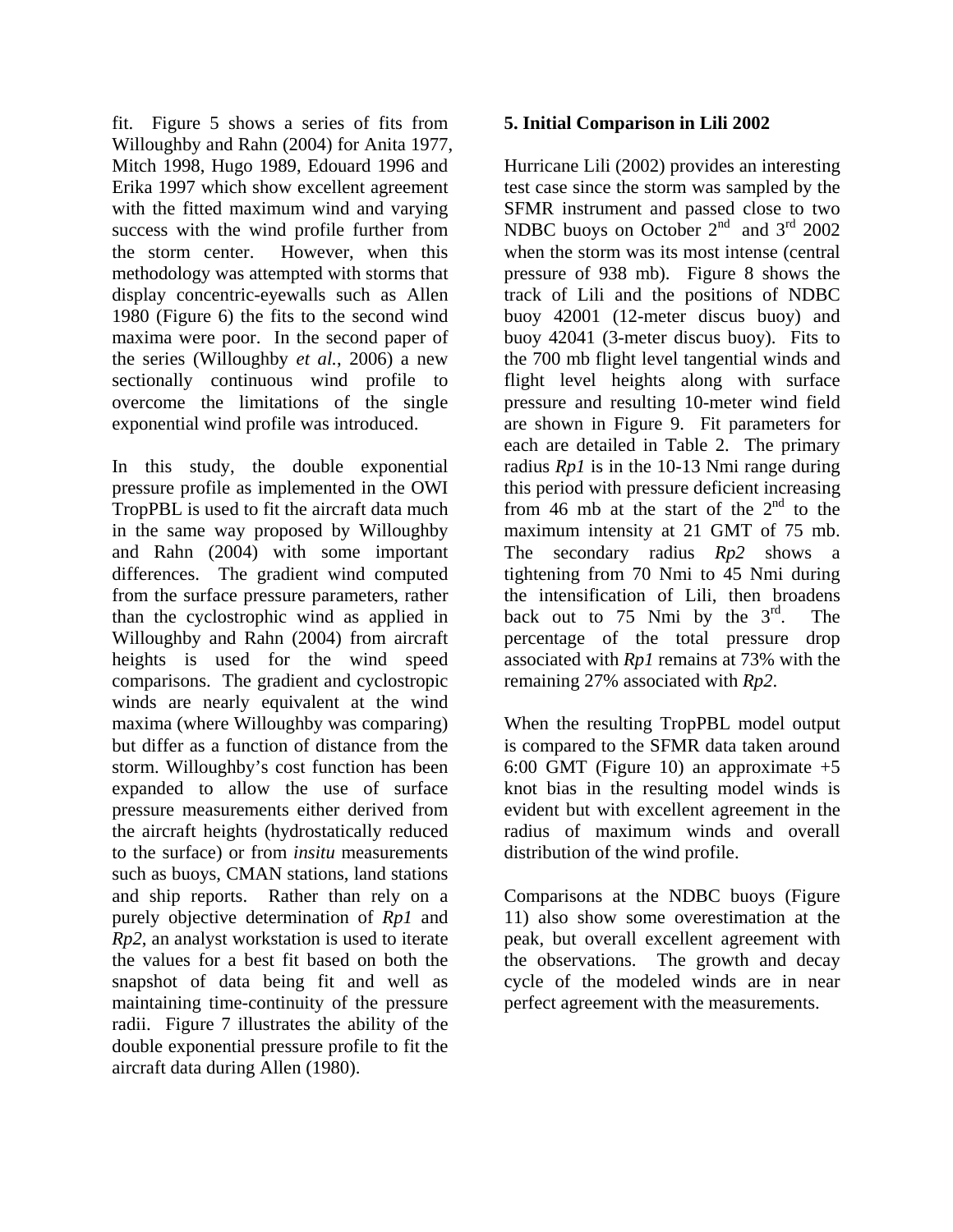| Date     | Rp1   | Rp2   | B1   | B <sub>2</sub> | Dp   | $\%Dp$ |
|----------|-------|-------|------|----------------|------|--------|
|          | (Nmi) | (Nmi) |      |                | (mb) | Rp 1   |
| $Oct-02$ | 13    | 70    | 1.50 | 0.90           | 46   | 73%    |
| 00:00    |       |       |      |                |      |        |
| $Oct-02$ | 10    | 55    | 1.70 | 1.00           | 59   | 73%    |
| 06:00    |       |       |      |                |      |        |
| $Oct-02$ | 10    | 50    | 2.00 | 1.10           | 60   | 73%    |
| 12:00    |       |       |      |                |      |        |
| $Oct-02$ | 11    | 45    | 1.90 | 1.00           | 73   | 73%    |
| 18:00    |       |       |      |                |      |        |
| $Oct-02$ | 11    | 55    | 1.85 | 0.90           | 75   | 73%    |
| 21:00    |       |       |      |                |      |        |
| $Oct-03$ | 9     | 75    | 2.20 | 1.00           | 72   | 73%    |
| 00:00    |       |       |      |                |      |        |

**Table 2 Fitted parameters during Hurricane Lili (2002)** 

#### **6. Future Work**

In order to fully apply the SFMR database for evaluation of model physics changes, a complete database of storm mission periods is required. A total of 15 storms during the period 1998-2006 have been completely reanalyzed using the storm fitting methodology outlined above. During the 15 storms, 33 individual aircraft missions have been identified where a) sufficient SFMR data were available to represent all quadrants in a composite field and b) the storm system was sufficiently away from the coast. Figure 12 shows one such composite mission taken during hurricane Ivan (2004). Raw SFMR data has been contoured using a simple objective analysis algorithm for illustrative purposes, and wind maxima along each flight leg have been identified. This dataset will serve as the basis of the model evaluation in terms of the placement of the maximum winds (radius at he surface and bearing relative to the storm motion vector), and the wind profile shape. Once model modifications based on SFMR data are complete, a further validation using *insitu* data and GPS dropwindsonde estimates will be performed before the updated model is delivered to the MORPHOS project.

#### **Acknowledgements**

The authors would like to thank the Hurricane Research Division for making the reprocessed SFMR data available and Liz Orelup of Oceanweather for much of the aircraft reconnaissance processing.

## **References**

Cardone, V. J and D.T. Resio. Assessment of Wave Modeling Technology. Fifth International Workshop on Wave Hindcasting and Forecasting, 26-30 January, 1998, Melbourne, FL.

Chow, S. H., 1970: A study of the wind field in the planetary boundary layer of a moving tropical cyclone. MS Thesis, School of Engineering and Science, New York University, New York, NY.

Forristall, G. Z., E. G. Ward, V. J. Cardone, and L. E. Borgman. 1978. The directional spectra and kinematics of surface waves in Tropical Storm Delia. J. of Phys. Oceanog., 8, 888-909.

Holland, G. J., 1980: An analytic model of the wind and pressure profiles in hurricanes. Mon. Wea. Rev. 108,1212-1218.

Jensen, R.E., V.J. Cardone and A.T. Cox, 2006: Performance of Third Generation Wave Models in Extreme Hurricanes. 9th International Wind and Wave Workshop, September 25-29, 2006, Victoria, B.C.

Knaff, J.A. and R.M. Zehr, 2007. Reexamination of Tropical Cyclone Wind-Pressure Relationships. Wea. and Fore., vol 22, Feb 2007, pp-71-88.

Shapiro, L. J., 1983: The asymmetric boundary layer flow under a translating hurricane. J. Atmos. Sci., 40, 1984-1998.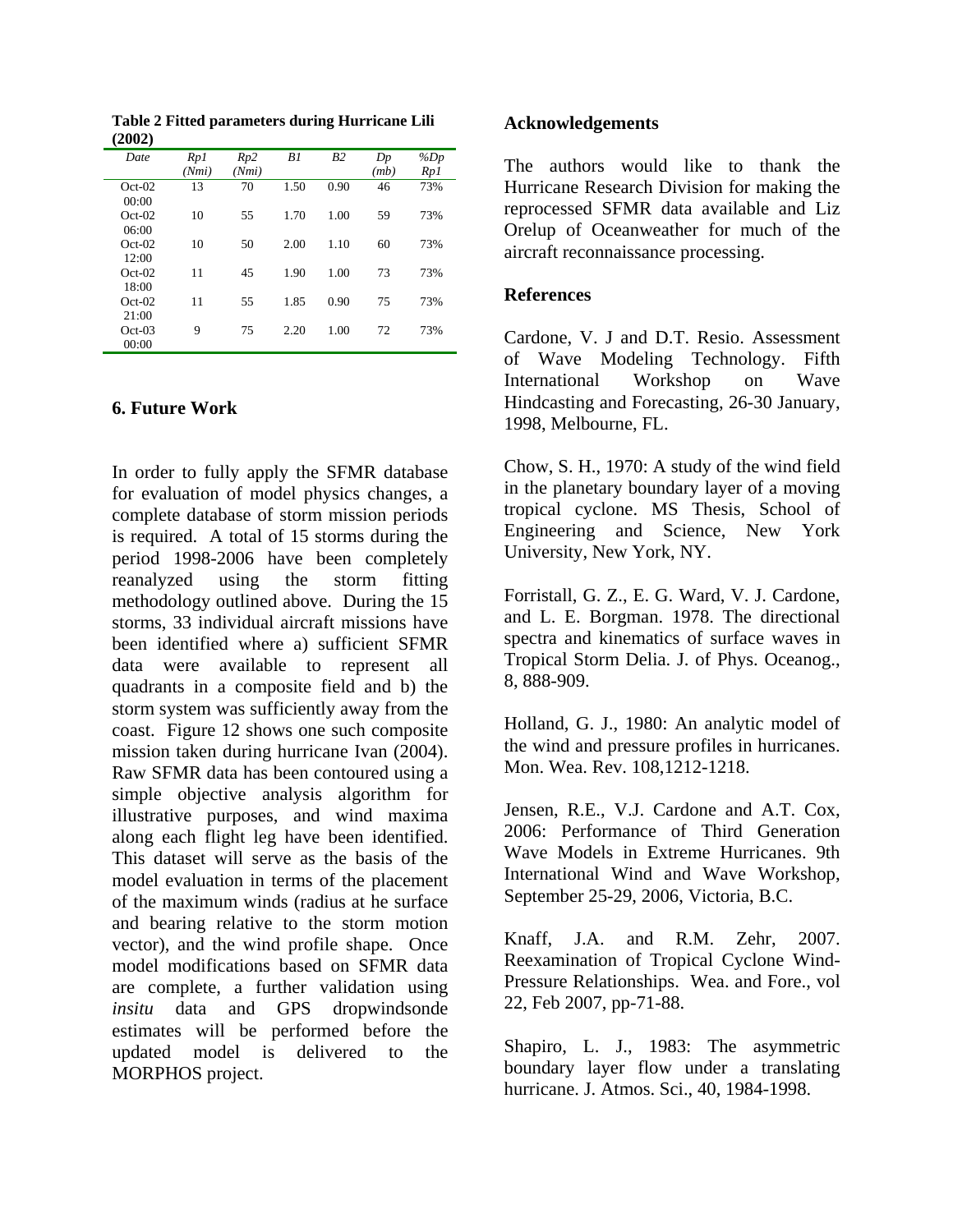Thompson, E.F., and V.J. Cardone, 1996. Practical modeling of hurricane surface wind fields. Journal of Waterway, Port, Coastal, and Ocean Engineering, July/August 1996, pp. 195-205.

Uhlhorn, E.W., P.G. Black, J.L. Franklin, M. Goodberlet, J. Carswell and A.S. Goldstein, 2007. Hurricane Surface Wind Measurements from an Operational Stepped Frequency Microwave Radiometer, Mon. Wea. Rev. vol 135, Sept. 2007, pp 3070- 3085.

Vickery, P.J. and P.F. Skerlj, 2005. Hurricane Gust Factors Revisited. Jour. Struct. Eng., vol 131, No.5, May 2005.

Willoughby, H.E. and M.E. Rahn, 2004. Parametric Representation of the Primary Hurricane Vortex. Part I: Observations and Evaluation of the Holland (1980) Model. Mo. Wea. Rev., vol. 132, Dec 2004 pp. 3033-3048.

Willoughby, H.E., R.W.R. Darling and M.E. Rahn, 2006. Parametric Representation of the Primary Hurricane Vortex. Part II: A New Family of Sectionally Continuous Profiles. Mo. Wea. Rev., vol. 134, Apr 2006 pp. 1102-1120.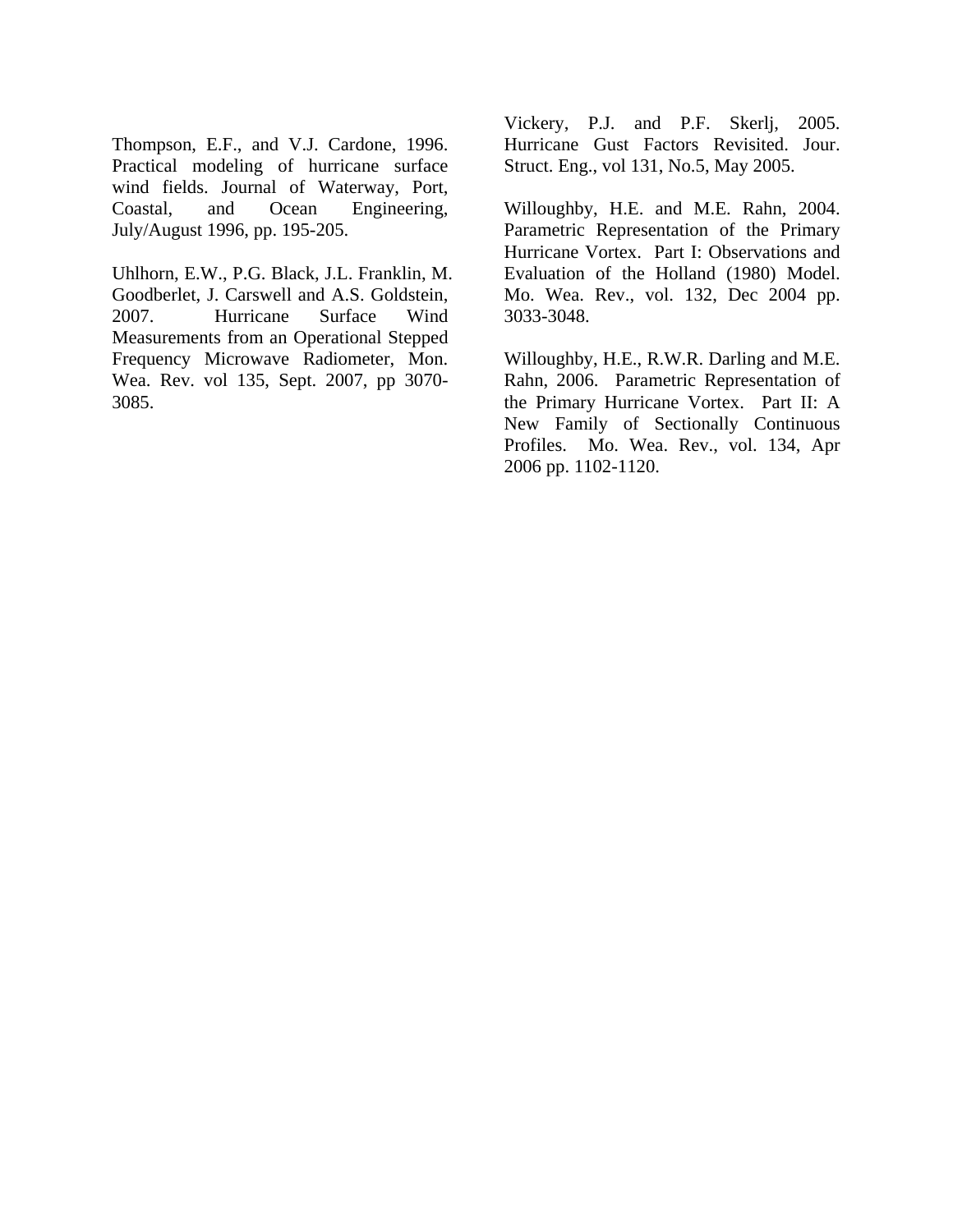

**Figure 1 Microfilm copy of aircraft reconnaissance obtained during hurricane Donna (1960).** 



**Figure 2 Summary of SFMR observations during Rita (2005). Geographic locations of the observations are shown in the upper left, 1-minute surface wind vs. range to storm center is shown in upper right and flight level, surface and 30-minute wind speeds along with there respective ratios vs. time are shown in the bottom figure.**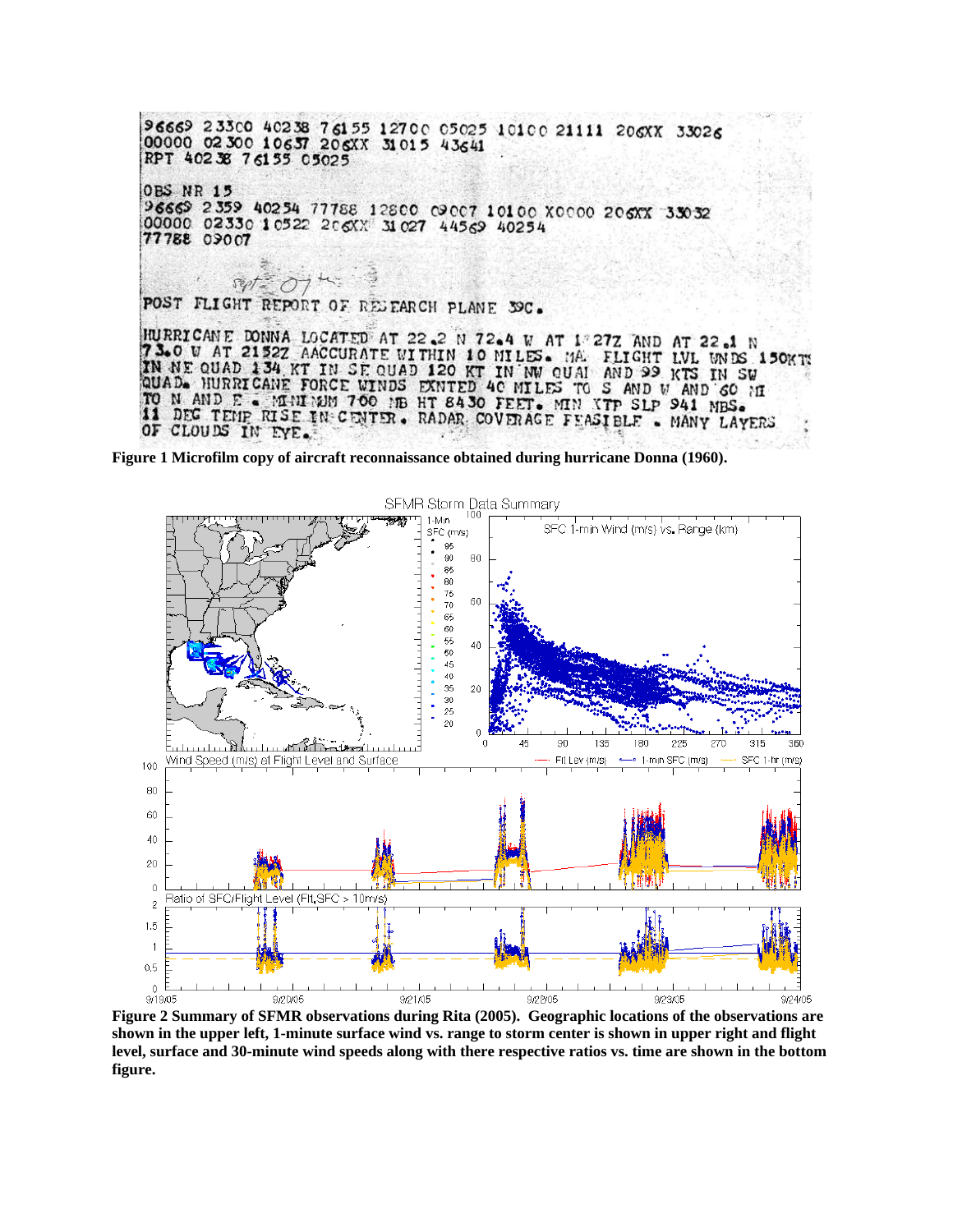

**Figure 3 Comparison of SFMR and NDBC buoys within a 15 minute/10 km window (all winds 30-minute average, m/s)**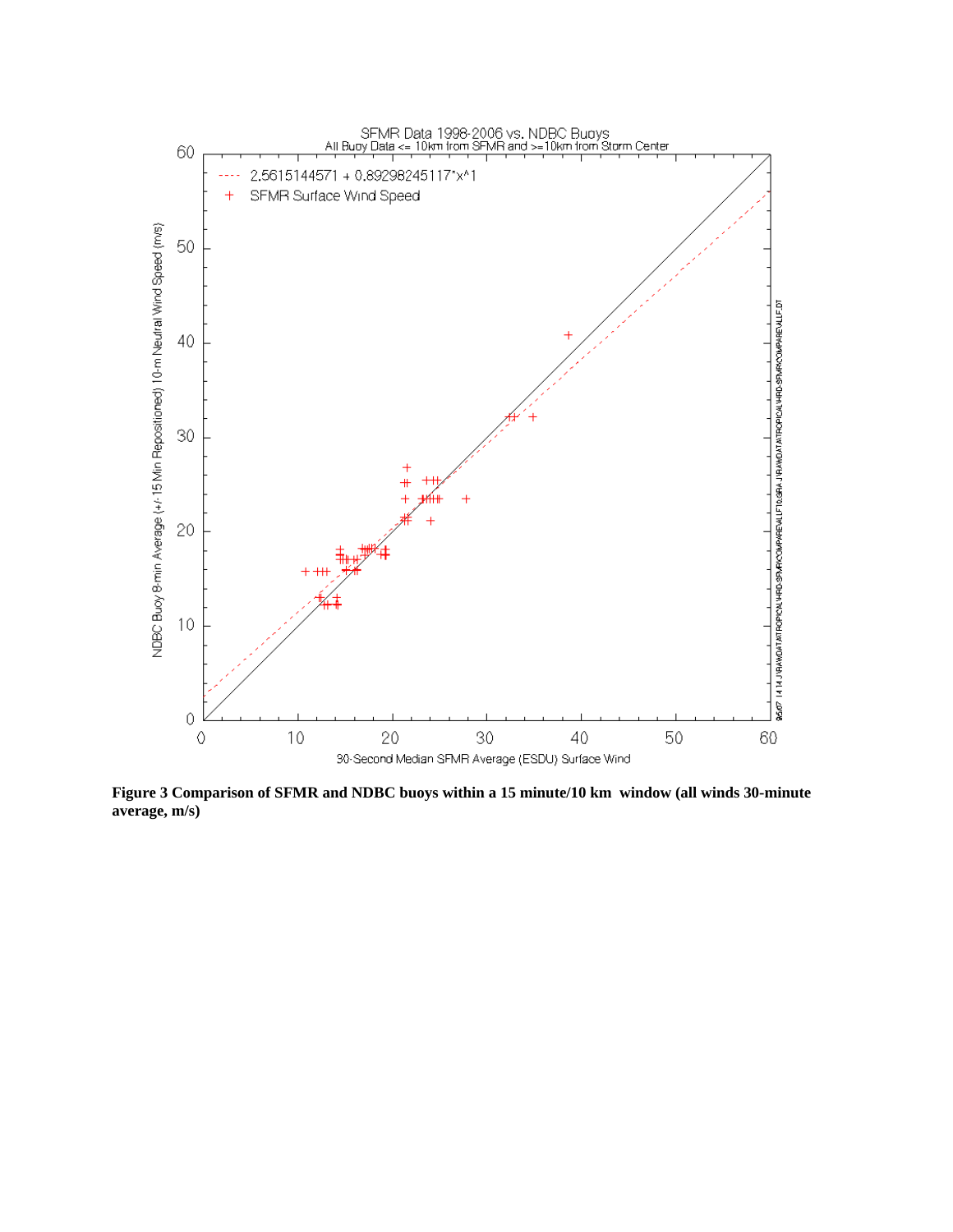

**Figure 4 Modified HURDAT (red line) track of Hurricane Andrew (1992) shown with aircraft vortex center position estimates.**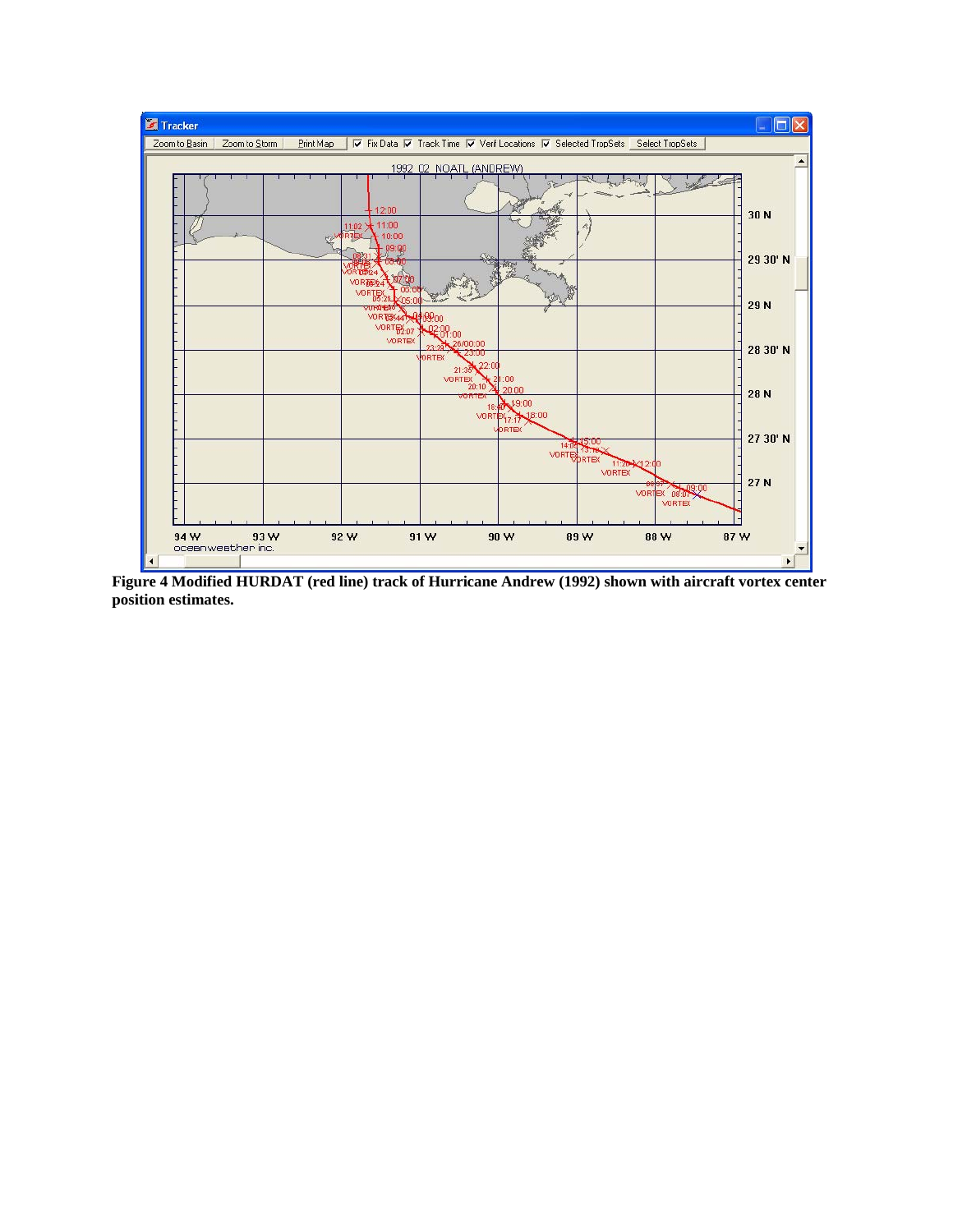

**Figure 5 Example fits of a single exponential Holland profile fit to Anita (1977) (top left: flight level winds bottom left: 700mb heights) Mitch (1998) (top middle), Hugo (1989) (top right), Edouard (1996) (bottom middle) and Erika (1997) (bottom right) from Willoughby and Rahn (2004).**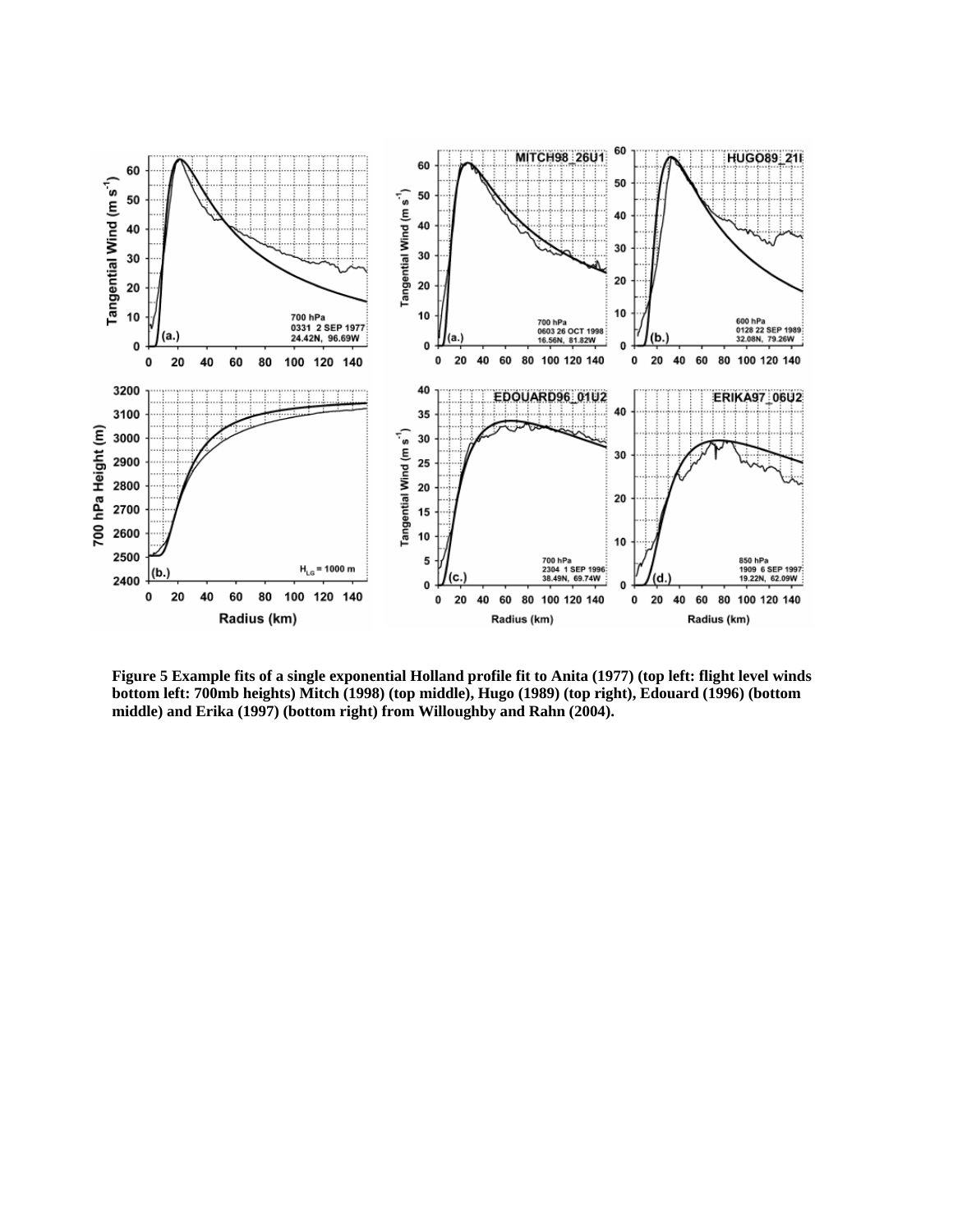

**and flight level heights (right).** 



**Figure 7 Double exponential fit (blue: gradient wind from surface pressure parameters, green: cyclostrophic wind from flight level heights as applied in Willoughby and Rahn) to 700mb flight level winds (red, left) and flight level heights (red data, blue fit) during Allen (1980) valid Aug-08-1980 21 GMT (data azimuthally averaged +/- 60 minutes).**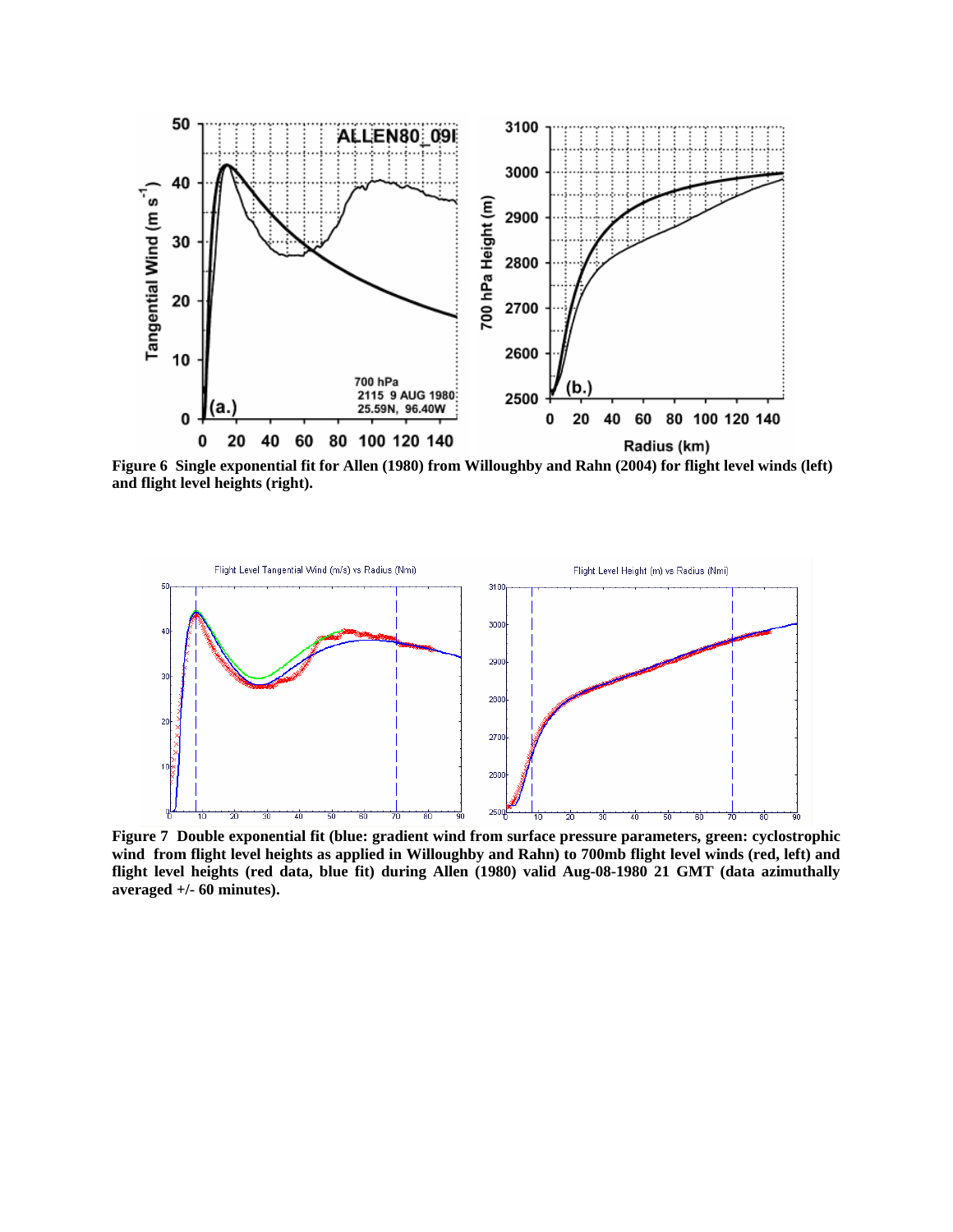

**Figure 8 Track of Hurricane Lili (2002) showing insitu measurement locations.**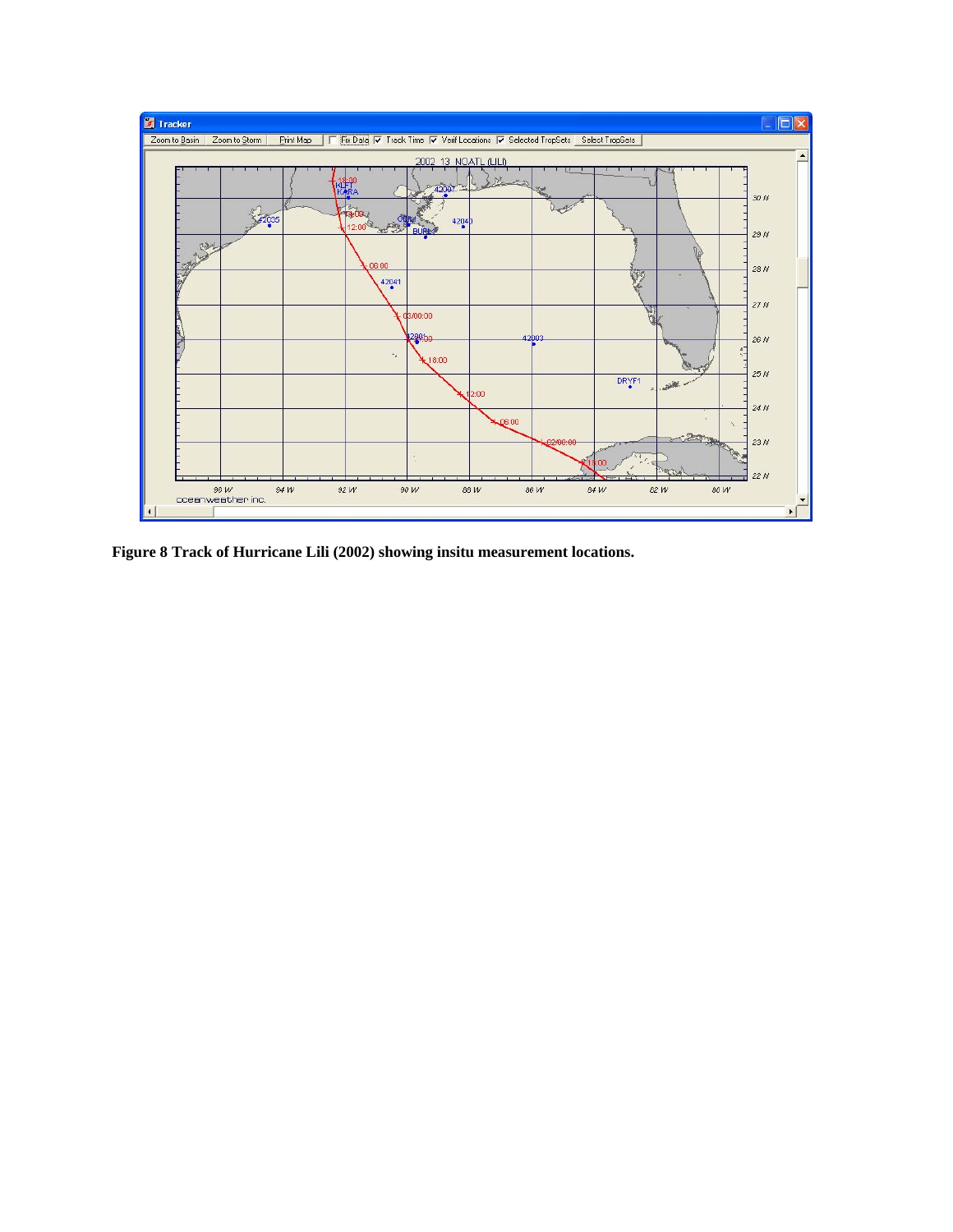

**Figure 9 Tropical parameter fits during Hurricane Lili (2002) valid October 2nd 00:00, 06:00, 12:00, 18:00, 21:00 and October 3rd 00 GMT. Each 4** panel plot depicts the flight level tangential winds (m/s,top left), flight level heights (m at 700mb, top right), surface pressures from insitu data (mb, bottom left) and resulting 10-m 30-minute average wind speed (azimuthal minimum, maximum and average) with *insitu* data which includes 14 km **QUIKSCAT data (m/s, bottom right).**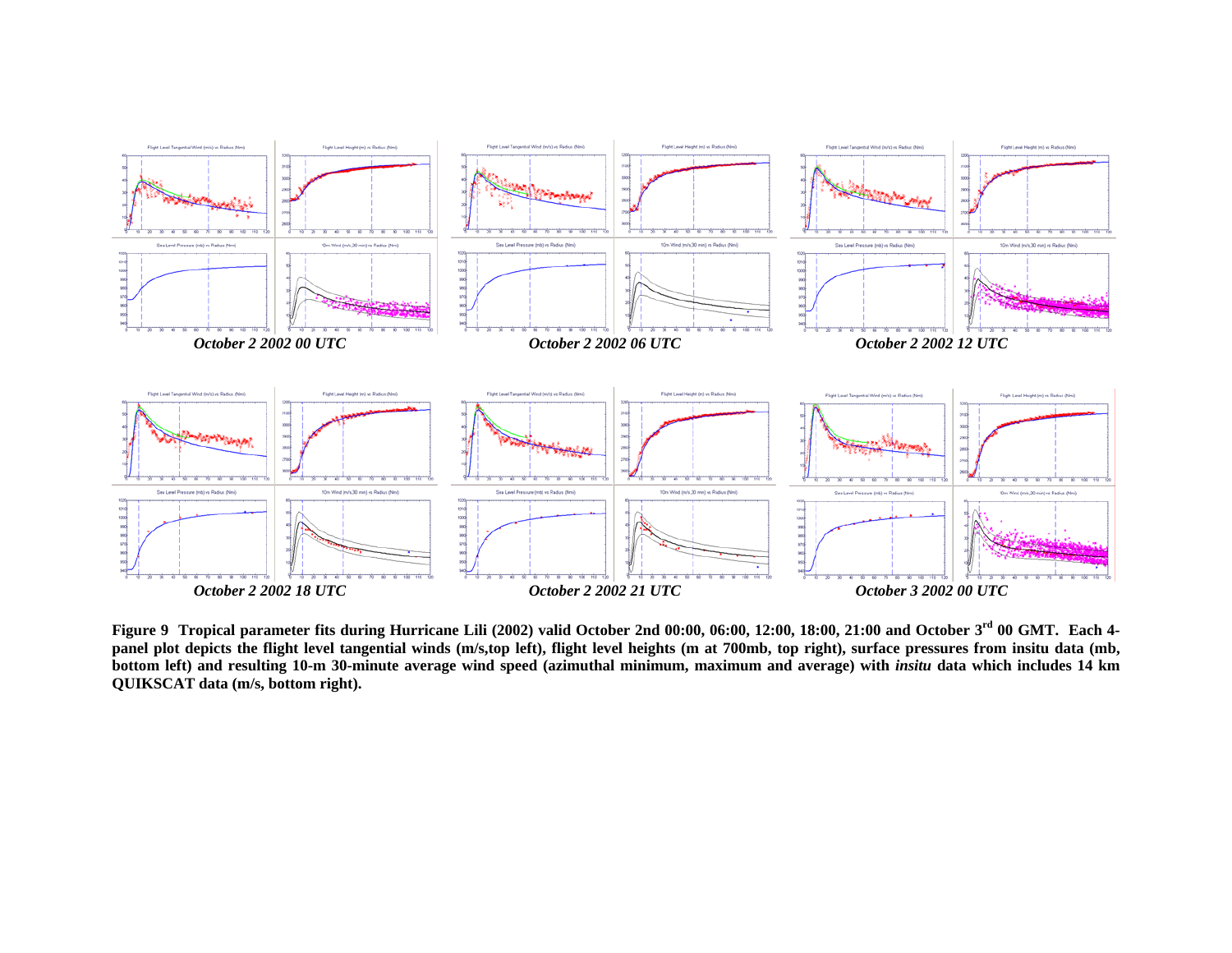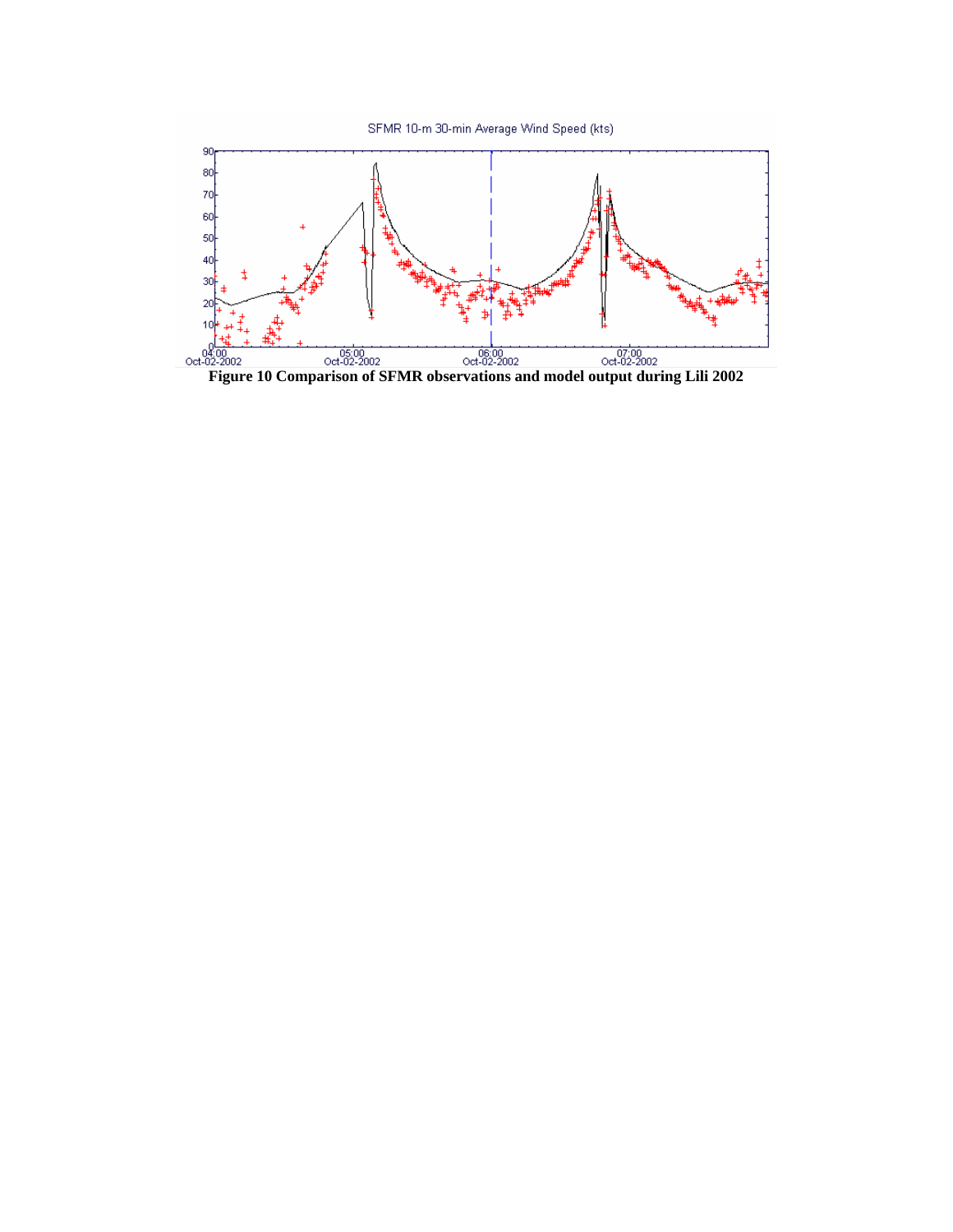

**Figure 11 Comparison of modeled (black) and measured (red) wind speed, wind direction, and sea level pressure during Lili 2002 for NOAA buoy 42001 (top, right) and 42041 (bottom, right). Corresponding snapshot of measured winds and model isotachs (knots) are shown for October-2- 2002 21 UTC (top, left) and October-3-2002 00 UTC (bottom, left)**